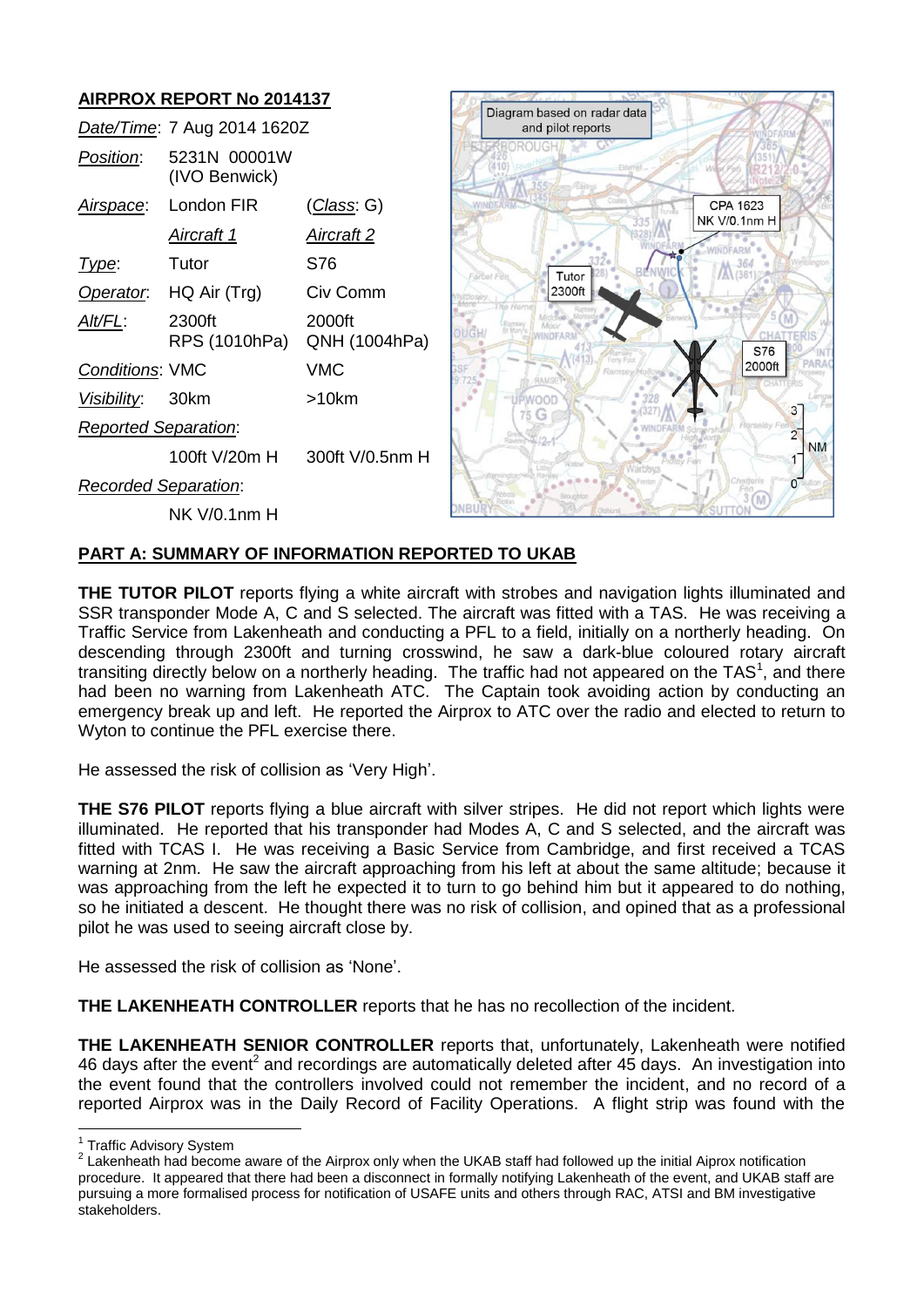details of the Tutor aircraft, but the flights strips do not indicate the Lakenheath controllers were speaking to a helicopter at that time.

### **Factual Background**

The weather at Cambridge was reported as:

EGSC 071620Z VRB02KT 9999 SCT046 23/10 Q1014

#### **Analysis and Investigation**

### **CAA ATSI**

The S76 departed from Cambridge and was in receipt of a Basic Service from Cambridge Approach who were providing the service without the aid of Surveillance Equipment. At 1621:47 the S76 reported that he was happy to "*QSY en-route*" and did not state the onward frequency he was going to. The S76 was not displaying an SSR code so it was not possible to determine his onward frequency from the transponder indication. The Airprox occurred just under 2 minutes after the S76 left the Cambridge frequency. The tracks of the S76 and Tutor crossed and the S76 reported the vertical distance between the two aircraft as 300ft with the Tutor reporting it as 100ft.



Screenshot 1623:32 with S76 tracking north, Tutor displaying transponder code 0451 (Lakenheath) and tracking east.

# **UKAB Secretariat**

Both pilots shared an equal responsibility for collision avoidance and for not flying into such proximity as to create a danger of collision<sup>3</sup>. The geometry was a 'converging' situation so the Tutor pilot was required to give way<sup>4</sup>.

#### **Comments**

### **HQ Air Command**

This incident serves as a reminder that TAS will not always detect another transponding aircraft (though it is not clear in this case why the Tutor's TAS display did not show the helicopter) and also that TI from ATC may not be forthcoming; it is therefore essential to visually clear any intended flight path. The Tutor pilot was clearly surprised by the proximity of the helicopter, though the S76 pilot had received a TCAS contact at 2nm and gained visual with the Tutor coaltitude. However, it seems that the S76 pilot assumed that the Tutor pilot would have been visual and would then turn behind – a flawed assumption that allowed the separation to decrease further. The S76 pilot could perhaps have been more proactive and manoeuvred in more than

 $\overline{\phantom{a}}$ 

 $3$  Rules of the Air 2007 (as amended), Rule 8 (Avoiding aerial collisions).

<sup>&</sup>lt;sup>4</sup> ibid., Rule 9 (Converging).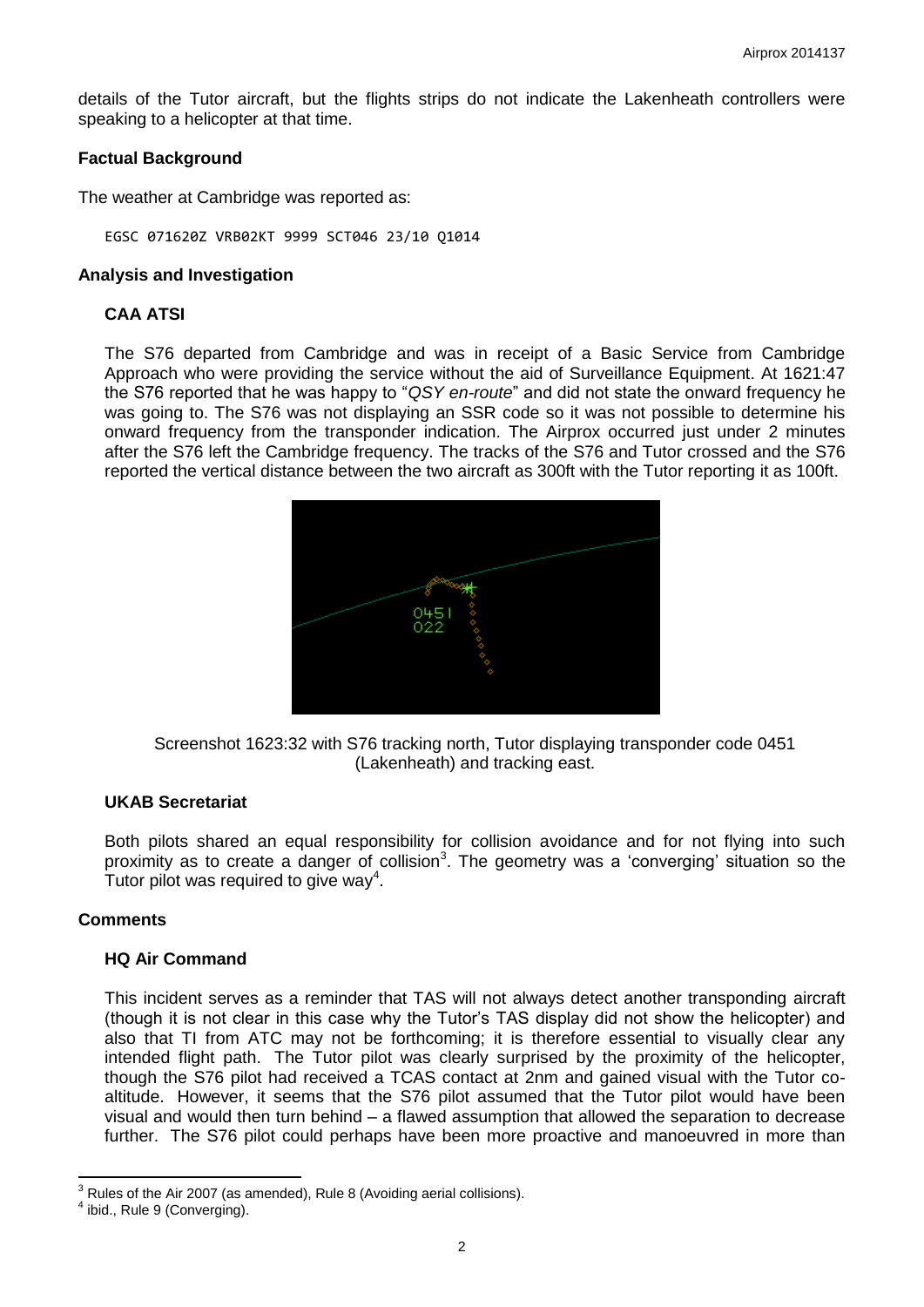one plane to increase the miss distance, noting that he states that he was comfortable with the separation generated. Notably, the two pilots had vastly differing assessments of the collision risk in this incident.

# **USAFE UK**

It is regrettable that information on this Airprox reached Lakenheath too late for the production of a tape transcript. Further, had the controller been aware of Airprox immediately after its occurrence then, as is normal, the tapes would have been impounded at the time. That there is no record of the Airprox, either on the FPS or in the Daily Record of Facility Operation (Watch Log), as well as the controller having no memory of the incident, suggests that the airborne report from the Tutor was not received by the Lakenheath controller. That said, the Tutor appeared not to have received any Traffic Information on the S76, a matter which has been addressed by the Unit.

# **Summary**

An Airprox was reported on 7 Aug 2014 at 1620 when a Tutor and a S76 flew into proximity at about 2000ft SW of Peterborough. The Tutor pilot was conducting a PFL instructional sortie and was receiving a Traffic Service from Lakenheath but did not receive any Traffic Information. The S76 was flying VFR and VMC; he received a traffic alert from his TCAS.

# **PART B: SUMMARY OF THE BOARD'S DISCUSSIONS**

Information available included reports from the pilots of both aircraft, radar photographs/video recordings, and reports from the appropriate ATC and operating authorities.

The Board first expressed their disappointment that notification had not reached Lakenheath in time for the RT recordings to be saved and for the controller to recall the details. There was some discussion about whether the controller had assimilated the Airprox call because the reporting of the Airprox on the frequency by the Tutor pilot should have been a trigger to start the reporting process and impound the RT tapes.

The Board noted that the Tutor pilot could not recall being given Traffic Information on the helicopter, which, under the terms of a Traffic Service, should have been passed. In looking at his actions, the Board members noted that, prior to conducting a PFL, pilots are required to visually check for a clear flight path. They could only conclude that, having presumably done so, the pilot had not seen the approaching helicopter because it was probably on a constant sightline at that point and presented a dark object against a dark background. Compounded by the lack of Traffic Information and no warning from the TAS, this meant that the Tutor pilot was unaware of the converging S76.

Turning to the S76 pilot, the Board noted that he may have been better served getting a radar service from Lakenheath LARS instead of a Basic Service from Cambridge which had no radar. They were also mystified as to the status of his SSR; the pilot had reported it as on, but it didn't show on any of the NATS radars at the time of the Airprox, and the Tutor's TAS did not alert. The SSR of the S76 did show on radar 6 minutes after the incident (when it appeared with a squawk from another unit), which led the Board to conclude that it may have been turned to standby thus negating an important safety barrier for both ATC and electronic alerting systems. There then followed a discussion about whether the pilot was correct to continue on his track, despite having seen the Tutor on his TCAS reportedly at 2nm. Some Board members wondered whether the Tutor's change in height and direction took him by surprise but, notwithstanding, he had a degree of situational awareness which he should not have assumed was the same with the Tutor pilot. The Board agreed that, although he acted correctly in his interpretation of the Rules of the Air and in eventually taking action to avoid the Tutor, there was a fine line between maintaining course and speed and the benefits of taking action early enough to break the collision geometry before avoiding action became necessary.